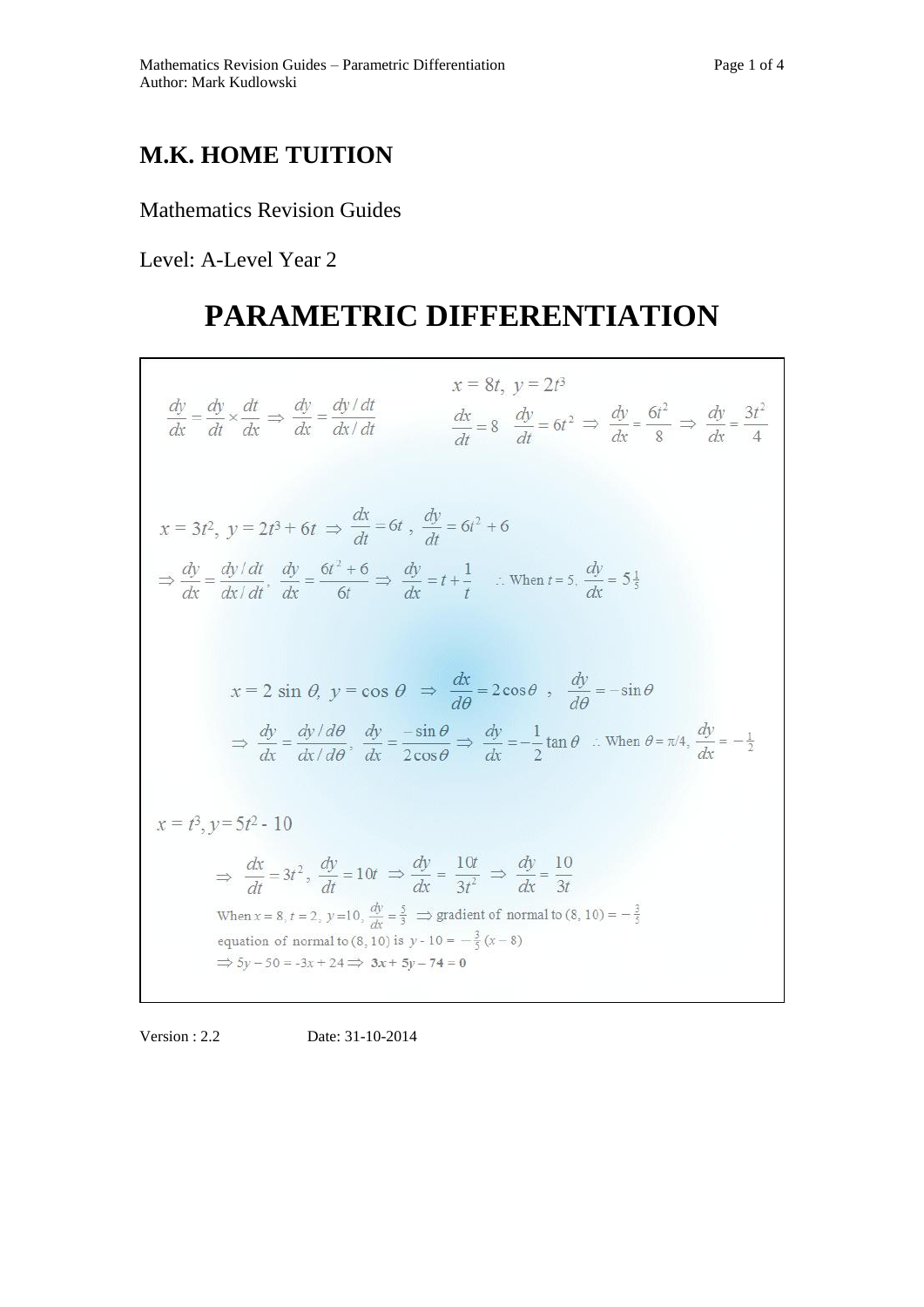### **Parametric Differentiation.**

If *x* and *y* are expressed in terms of another variable *t* (a **parameter**) ,then by the chain rule,

$$
\frac{dy}{dx} = \frac{dy}{dt} \times \frac{dt}{dx}
$$
 which can be rearranged as 
$$
\frac{dy}{dx} = \frac{dy/dt}{dx/dt}
$$
, since 
$$
\frac{dx}{dt} = \frac{1}{dt/dx}
$$
.

**Example (1):** A curve is defined parametrically by  $x = 3t^2$ ,  $y = 2t^3 + 6t$ .

Find  $\frac{dy}{dx}$  $\frac{dy}{dx}$  in terms of *t*, and give its value when *t* = 5.

Differentiating with respect to *t* gives  $\frac{dx}{dt} = 6t$ *dt*  $\frac{dx}{dt} = 6t$  and  $\frac{dy}{dt} = 6t^2 + 6$ *dt*  $\frac{dy}{dx} = 6t^2 + 6$ .

Using 
$$
\frac{dy}{dx} = \frac{dy/dt}{dx/dt}
$$
,  $\frac{dy}{dx} = \frac{6t^2 + 6}{6t} \Rightarrow \frac{dy}{dx} = t + \frac{1}{t}$ .  
\n $\therefore$  When  $t = 5$ ,  $\frac{dy}{dx} = 5\frac{1}{5}$ .

**Example (2):** A curve is defined parametrically by  $x = 2 \sin \theta$ ,  $y = \cos \theta$ .

(Trigonometric functions use  $\theta$  as a parameter rather than *t*). Find *dx*  $\frac{dy}{dx}$  in terms of  $\theta$ , and give its value when  $\theta = \pi/4$ .

Differentiating with respect to  $\theta$  gives  $\frac{d\theta}{dx} = 2\cos\theta$  $\frac{x}{\theta} = 2\cos\theta$ *d*  $\frac{dx}{dt} = 2\cos\theta$  and  $\frac{dy}{dt} = -\sin\theta$  $\frac{\partial y}{\partial t} = -\sin \theta$ *d*  $\frac{dy}{dx} = -\sin\theta$ .

Using 
$$
\frac{dy}{dx} = \frac{dy/d\theta}{dx/d\theta}
$$
,  $\frac{dy}{dx} = \frac{-\sin\theta}{2\cos\theta} \Rightarrow \frac{dy}{dx} = -\frac{1}{2}\tan\theta$ .  
\n $\therefore$  When  $\theta = \pi/4$ ,  $\frac{dy}{dx} = -\frac{1}{2}$ .

**Example (3):** The parametric equation of a curve is  $x = \cos \theta$ ,  $y = 3 \cos 2\theta$ ,  $0 < \theta < \pi$ .

Find  $\frac{dy}{dx}$  $\frac{dy}{dx}$  in terms of  $\theta$ , and hence find the maximum value that the gradient can take at any point on the curve.

$$
\frac{dy}{dx} = \frac{dy/d\theta}{dx/d\theta} \Rightarrow \frac{dy}{dx} = \frac{-6\sin 2\theta}{-\sin \theta} \Rightarrow \frac{dy}{dx} = \frac{12\sin \theta \cos \theta}{\sin \theta} \Rightarrow \frac{dy}{dx} = 12\cos \theta
$$

(We can cancel sin  $\theta$  out as a factor in the last step, since it is never zero when  $0 < \theta < \pi$ ). Since  $\cos \theta$  takes a maximum value of 1, the gradient must take a maximum value of 12.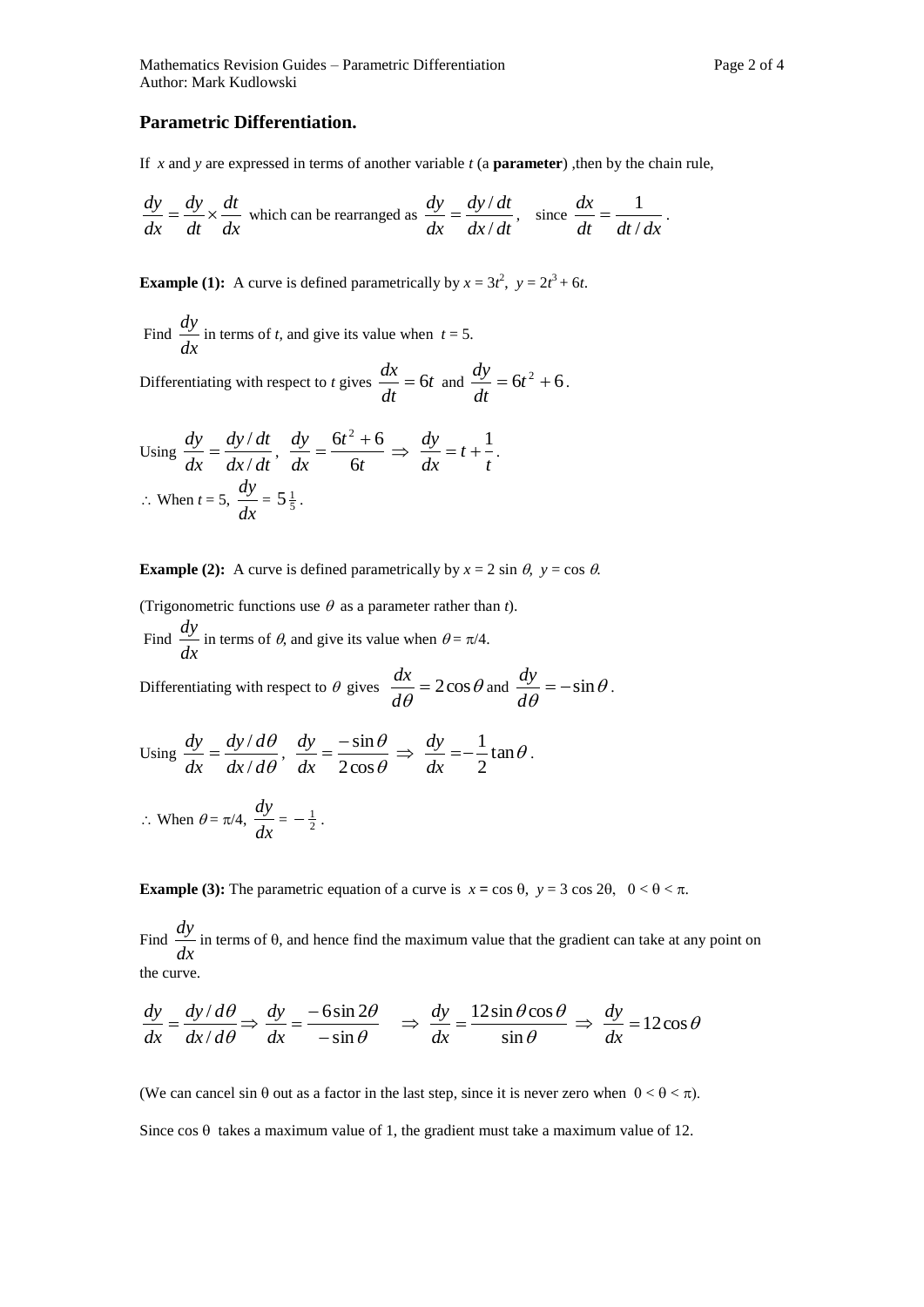Examination questions usually include revision of AS-level techniques such as maxima, minima, tangents and normals.

**Example (4):** A curve is defined parametrically by  $x = 8t$ ,  $y = 2t^3$ . Find  $\frac{dy}{dx}$  $\frac{dy}{dx}$  in terms of *t* and therefore find the equation of the tangent at the point (16, 16).

Differentiating with respect to *t* gives  $\frac{dx}{1} = 8$ *dt*  $\frac{dx}{dt} = 8$  and  $\frac{dy}{dt} = 6t^2$ *dt*  $\frac{dy}{dx} = 6t^2$ .

 $\Rightarrow$ *dx*  $rac{dy}{dx} = \frac{6t}{8}$  $\frac{6t^2}{2} \Rightarrow$ *dx*  $rac{dy}{dx} = \frac{3t}{4}$  $\frac{3t^2}{t}$  by the chain rule.

When  $y = 16$ ,  $t = 2$ , therefore the gradient of the tangent to the point (16, 16) is 3 and its equation is  $y - 16 = 3(x - 16)$ ,  $\implies y = 3x - 32$  or  $3x - 48 - y + 16 = 0 \implies 3x - y - 32 = 0$ .

**Example (5):** A curve is defined parametrically by  $x = t^3$ ,  $y = 5t^2 - 10$ . Find  $\frac{dy}{dx}$  $\frac{dy}{dx}$  in terms of *t* and therefore find the equation of the normal at the point (8, 10).

Differentiating with respect to *t* gives  $\frac{dx}{1} = 3t^2$ *dt*  $\frac{dx}{dt} = 3t^2$  and  $\frac{dy}{dt} = 10t$ *dt*  $\frac{dy}{dx} = 10t$ .

$$
\Rightarrow \frac{dy}{dx} = \frac{10t}{3t^2} \Rightarrow \frac{dy}{dx} = \frac{10}{3t}.
$$

When  $x = 8$ ,  $t = 2$ , and so the gradient of the tangent is  $\frac{5}{3}$ . The gradient of the normal to the point (8, 10) is thus  $-\frac{3}{5}$ .

Its equation is therefore  $y - 10 = -\frac{3}{5}(x - 8)$  $\Rightarrow$  5 $y - 50 = -3x + 24 \Rightarrow 3x + 5y - 74 = 0$ or  $y = \frac{74}{5} - \frac{3}{5}x$ .